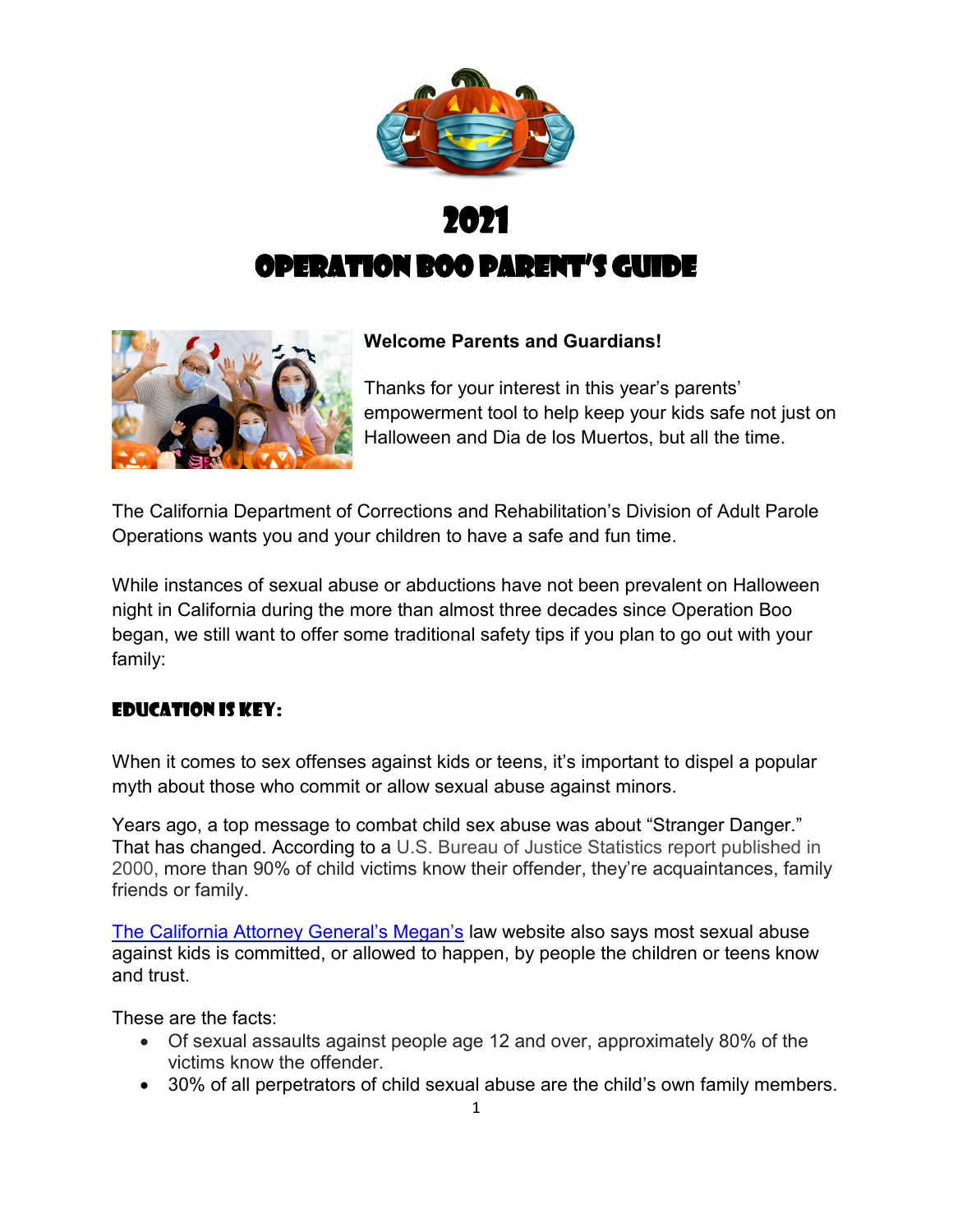

[Nationally,](https://www.ncjrs.gov/pdffiles1/ojjdp/227763.pdf) sex offenses against children are not all committed by adults. Juveniles account for more than one third, (35.6 percent) of reported cases of sex offenses against minors.

Awareness can go a long way in helping to keep children and teens safe – not just on holidays, but all the time. We have listed several webpages with tips compiled by government agencies, advocacy groups and other experts on how to talk to your children about dangerous behaviors by any adult, not just strangers.

You're invited to familiarize yourself with them by clicking the links below. (You may need to hold down your control [Ctrl] button and then click on the links.)

**California Department of Justice, Office of the Attorney General How to protect yourself and your family:** [https://www.meganslaw.ca.gov/Education\\_ProtectYourself.aspx](https://www.meganslaw.ca.gov/Education_ProtectYourself.aspx)

**Stop it Now! (Survivors of Sexual Abuse) Prevention Tip Sheets:** "Talking to Children and Teens" [http://www.stopitnow.org/talking\\_to\\_kids](http://www.stopitnow.org/talking_to_kids)

### **Stop it Now! (Survivors of Sexual Abuse)**

Prevention Tools: Help and Guidance [Prevention Tools | Stop It Now](https://www.stopitnow.org/help-guidance/prevention-tools)

### **Learn More from (The National Center for Victims of Crime)**

Child Sexual Abuse Statistics – [The National Center for Victims of Crime](https://victimsofcrime.org/child-sexual-abuse-statistics/?sfw=pass1635494428)

Once you pick the age-appropriate tips that you feel comfortable sharing with your family, please take a few minutes to go over the information with them.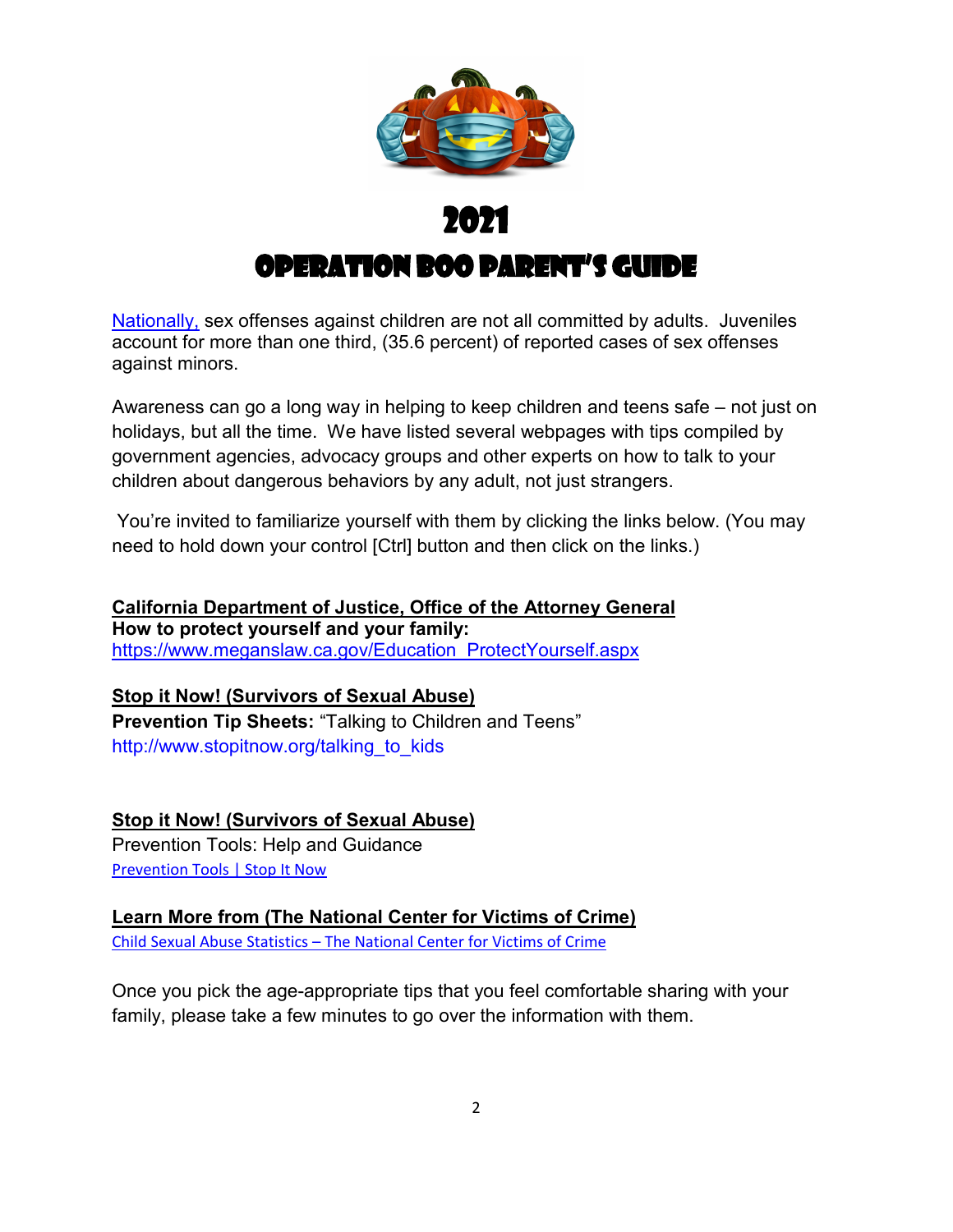

### Before Trick or treating:

- 1. The California Megan's Law Sex Offender Locator may be accessed at this link: <https://www.meganslaw.ca.gov/Disclaimer.aspx> (For languages other than English, please use the language selector).
- 2. Once on the Megan's Law website, follow the instructions to check the area in which you will be trick or treating. If you like, map out a route you feel comfortable taking your group.
- 3. Familiarize yourself with the special Operation Boo conditions of parole for state supervised sex offenders in California who have a restriction against contact with kids.

The Special Conditions of Parole for certain sex- offenders on Halloween night are:

- $\triangleright$  A 5 p.m. 5 a.m. curfew during which sex-offender parolees must remain indoors;
- $\triangleright$  All exterior lights of their homes must be turned off so that it looks as if no one is home, which discourages children from approaching;
- $\triangleright$  No offering of Halloween candy and no Halloween decorations are allowed;
- $\triangleright$  During the curfew, sex-offender parolees can only open the door to respond to law enforcement, such as parole agents who are patrolling their caseload to ensure compliance.